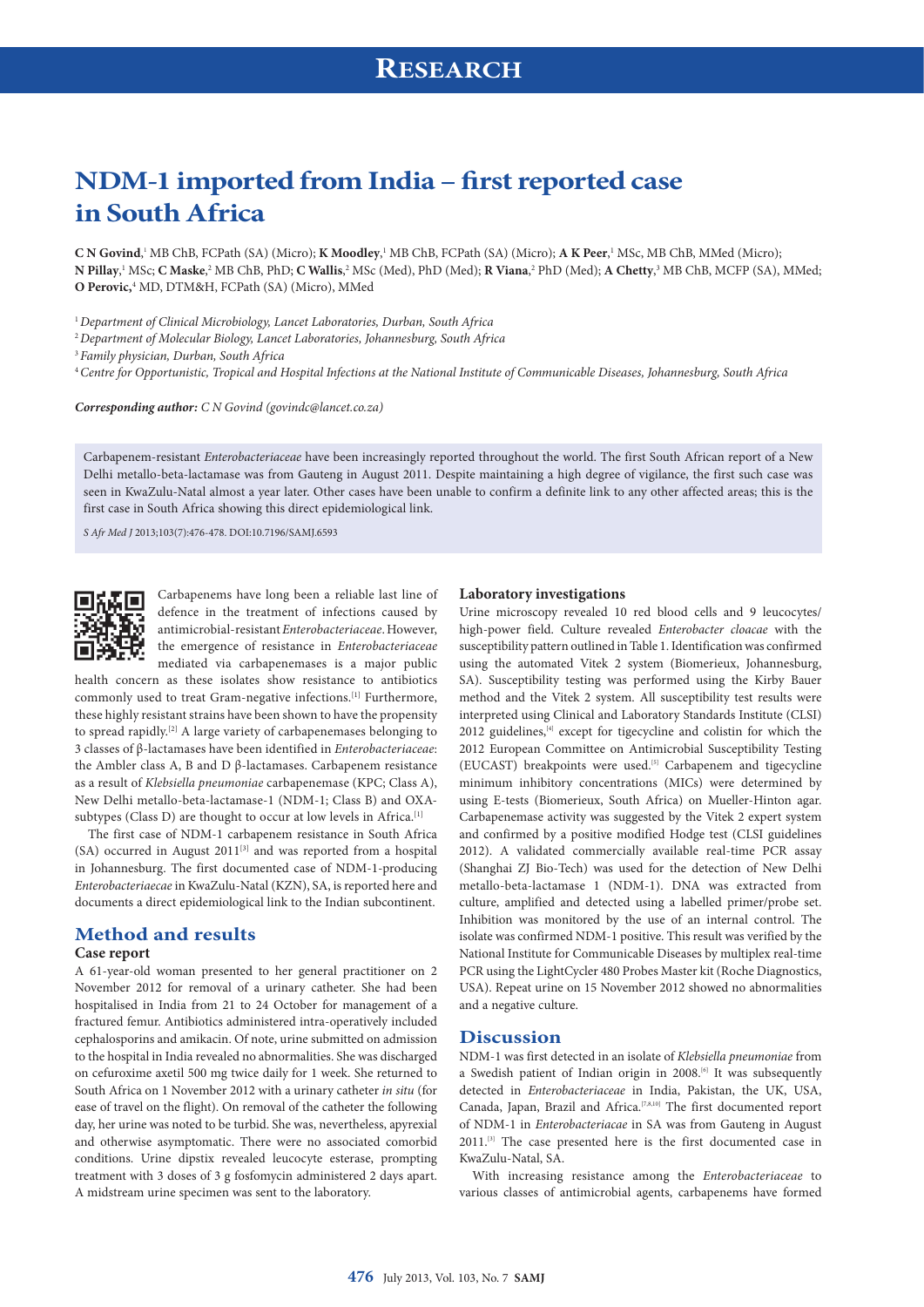|                             | Susceptibility test results |                |             |                |
|-----------------------------|-----------------------------|----------------|-------------|----------------|
|                             | Vitek 2                     | Interpretation | E-test      | Interpretation |
| Antimicrobial agents        | MIC (µg/ml)                 | S/I/R          | MIC (µg/ml) | S/I/R          |
| Ampicillin                  | $\geq$ 32                   | $\mathbb{R}$   | NT          |                |
| Amoxycillin-clavulanic acid | $\geq$ 32                   | $\mathbf R$    | <b>NT</b>   |                |
| Piperacillin-tazobactam     | $\geq$ 128                  | $\mathbb{R}$   | <b>NT</b>   |                |
| Cefepime                    | $\geq 64$                   | $\mathbb{R}$   | <b>NT</b>   |                |
| Ceftriaxone                 | $\geq 64$                   | ${\bf R}$      | NT          |                |
| Cefoxitin                   | $\geq 64$                   | $\mathbf R$    | $\rm{NT}$   |                |
| Cefuroxime                  | $\geq 64$                   | $\mathbb{R}$   | <b>NT</b>   |                |
| Ceftazidime                 | $\geq 64$                   | $\mathbf R$    | <b>NT</b>   |                |
| Doripenem                   | $\rm{NT}$                   |                | 16          | $\mathbb{R}$   |
| Ertapenem                   | $\geq 8$                    | $\mathbb R$    | <b>NT</b>   |                |
| Imipenem                    | $\geq$ 16                   | ${\bf R}$      | 12          | $\mathbb{R}$   |
| Meropenem                   | $\geq$ 16                   | $\mathbb{R}$   | 24          | $\mathbb{R}$   |
| Gentamicin                  | $\geq$ 16                   | ${\bf R}$      | $\rm{NT}$   |                |
| Amikacin                    | $\geq$ 32                   | $\mathbf R$    | $\rm{NT}$   |                |
| Tigecycline*                | $\rm{NT}$                   |                | 0.5         | S              |
| Ciprofloxacin               | $\geq 4$                    | $\mathbf R$    | NT          |                |
| Cotrimoxazole               | $\geq 320$                  | ${\bf R}$      | <b>NT</b>   |                |
| Fosfomycin <sup>+</sup>     | $\rm{NT}$                   |                | $\rm{NT}$   |                |
| Colistin*                   | $\leq$ 2                    | S              | <b>NT</b>   |                |

#### **Table 1. Antimicrobial susceptibility test results:** *Enterobacter cloacae* **NDM-1 positive**

S = susceptible; I = intermediate; R = resistant; NT = not tested; MIC = minimum inhibitory concentration.<br>'EUCAST 2012 interpretive criteria.<br>'Susceptible by CLSI zone diameter interpretive criteria for *E. coli.* 

the backbone of treatment. The emergence of novel β-lactamases with direct carbapenem-hydrolysing activity has contributed to an increased prevalence of carbapenem-resistant *Enterobacteriaceae* (CRE). These are usually accompanied by resistance mechanisms to other classes of antibiotics, thereby posing an additional therapeutic challenge.[8] CREs are a significant threat for a number of reasons: the frequency with which they cause infections, the high mortality with which they are associated<sup>[9]</sup> and the potential for their widespread transmission via mobile genetic elements.[8] The NDM-1 gene found on a plasmid is highly transmissible to other bacteria. NDM-1 positive bacteria are capable of colonising the gastro-intestinal tract of humans for prolonged periods and are spread through contamination of water and environmental surfaces.<sup>[6]</sup> The ease and frequency of international travel has contributed additionally to rapid global dissemination.

Current data suggest that recent hospitalisation in, and perhaps even travel to, the Indian subcontinent be identified as a risk factor for colonisation with the NDM-1-producing strain,<sup>[8,11]</sup> recognising that medical care is often sought by individuals visiting relatives in India and Pakistan. A recent case of NDM-1-producing *Providencia rettgeri* in an Australian who received elective plastic surgery in India illustrates this phenomenon.<sup>[10]</sup> Despite these factors, there are very few cases with a confirmed epidemiological link.[11] In the editorial by Coetzee *et al*., on the emergence of CREs in SA, the origin of the NDM-1s was not determined.<sup>[12]</sup> In the light of the KZN case, strong consideration should be given to screening patients (testing of rectal swabs for detection of NDM-1 carriage) with a history of recent hospitalisation in the Indian subcontinent who

present for medical care. Given that NDM-1 is a globally emerging phenomenon, a case might be made for routine screening for CRE colonisation in patients after recent hospitalisation overseas and in those recently admitted to hospitals in Gauteng and Cape Town, since, following the first reported case in Gauteng, that outbreak has been ongoing.

It is also important to note that other molecular mechanisms of carbapenem resistance have been reported in SA, *viz*. OXA-48, KPC, VIM and GESs.[13] Early recognition and reporting provides an opportunity to establish national measures to prevent such isolates becoming endemic in healthcare settings. Owing to the limited therapeutic options available, early identification of CREs and timely isolation and infection control measures are key to curtailing the spread of these organisms. Concerns about carbapenemases justify a high index of suspicion in diagnostic laboratories and the routine screening of all clinically significant *Enterobacteriaceae* for susceptibility to carbapenem agents. Rapid detection is essential for patient management and prevention of further transmission, with the aim of limiting the public health impact of these extremely drugresistant strains.

## **Conclusion**

To our knowledge, this is the first documented case of an NDM-1 *Enterobacteriacea* in KZN and the first case in SA where a direct epidemiological link to the Indian subcontinent has been established. Since the detection of this isolate, other cases in several hospitals have been identified. Ongoing vigilance and strict infection control measures need to be maintained.